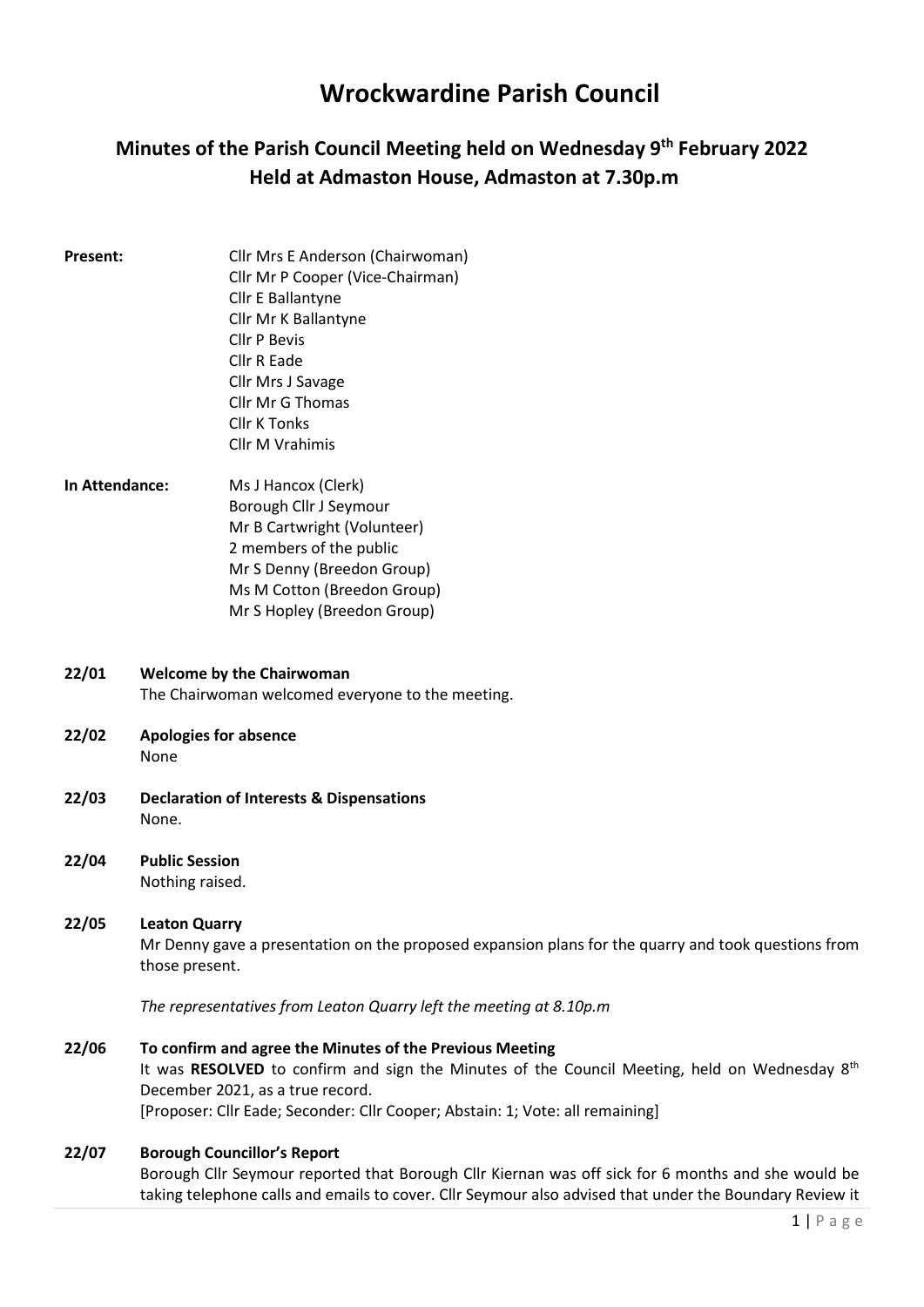was proposed that the Haygate Fields development would come out of her ward but remain with the Parish Council until a Parish Boundary review looked at it.

## 22/08 Planning

### 1. Submissions in January under Delegated Authority

The following submissions were noted and there were no comments:

TWC/2021/1201 Leaton Quarry, Leaton – Variation of conditions 55 & 59 of TWC/2010/0085 to amend the hours of operation – No comment

TWC/2021/1103 Site of 24 Station Rd, Admaston – Erection of 1no. dwelling with access \*\*Amended description & information received\*\* - No comment

TWC/2021/0388 Whitefields Farm, Charlton – Erection of porch to east elevation of existing holiday let enclosure of open fronted garage to facilitate use as storage, workshop/office & erection of 2no. walls & 1no. gate (part-retrospective) \*\*\*\*Amended Description \*\*\*\* \*\*\*\*Amended Plans Received\*\*\*\*

Comment:

- The proposed wall adjacent to the lane is a fair faced brick wall just under 2m in height and is not in keeping with the buildings & the stone walls in the locality
- The PC has submitted previously that it is concerned that retrospective planning applications are being considered with enforcement notices in place

#### 2. Permissions & Refusals

Members noted the following permissions and refusals:

| TWC/2021/0641                     | Site of 8 & 10<br><b>Full Granted</b><br>Demolition of existing dwelling & |                                                |                     |  |
|-----------------------------------|----------------------------------------------------------------------------|------------------------------------------------|---------------------|--|
|                                   | Shawbirch Rd,                                                              | the erection of 2no. dwellings with            |                     |  |
|                                   | Admaston                                                                   | associated garages & access                    |                     |  |
| TWC/2021/0683                     | Leaton Quarry, Leaton                                                      | Variation of conditions 55 & 59 of             | <b>Full Granted</b> |  |
|                                   |                                                                            | TWC/2010/0085 to amend the                     |                     |  |
|                                   |                                                                            | hours of operation                             |                     |  |
| TWC/2021/0901                     | Land South West of                                                         | Creation of vehicular access &                 | <b>Full Granted</b> |  |
|                                   | Rushmoor Lodge,                                                            | erection of a close boarded fence &            |                     |  |
|                                   | Rushmoor Lane,                                                             | gate                                           |                     |  |
| <b>Bratton</b>                    |                                                                            |                                                |                     |  |
| TWC/2021/1045                     | Land adjacent<br><b>Full Granted</b><br>Extension to caravan storage area  |                                                |                     |  |
| Sunnymead, Walcot                 |                                                                            |                                                |                     |  |
| TWC/2021/1061                     | 44 Dulwich Grange,                                                         | Erection of a part single storey, part         | <b>Full Granted</b> |  |
|                                   | <b>Bratton</b>                                                             | 2 storey side & rear extension                 |                     |  |
| <b>TWC/2021</b>                   | Site of 24 Station Rd,                                                     | Erection of 1no. dwelling with                 | <b>Full Granted</b> |  |
|                                   | Admaston                                                                   | access ** Amended description &                |                     |  |
|                                   |                                                                            | information**                                  |                     |  |
| TWC/2021/1126                     | Admaston House,                                                            | Removal of lower 1.8m of 1no.                  | <b>Tree</b>         |  |
|                                   | Wellington Rd,                                                             | branch                                         | Preservation        |  |
|                                   | Admaston                                                                   |                                                | Order               |  |
|                                   |                                                                            |                                                | Granted             |  |
| TWC/2021/1147                     | Brookside, Shawbirch                                                       | Installation of Guardian roof on               | <b>Full Granted</b> |  |
|                                   | Rd, Admaston<br>existing conservatory                                      |                                                |                     |  |
| TWC/2021/1165                     | St Peter's Church,                                                         | Trees in<br>Canopy lift by up to 2m over       |                     |  |
|                                   | Wrockwardine                                                               | highway & epicormic removal to<br>Conservation |                     |  |
|                                   | 1no. Lime tree, cut back canopy by<br>Area                                 |                                                |                     |  |
| up to 2m to 2no. Oak trees, prune |                                                                            |                                                | Granted             |  |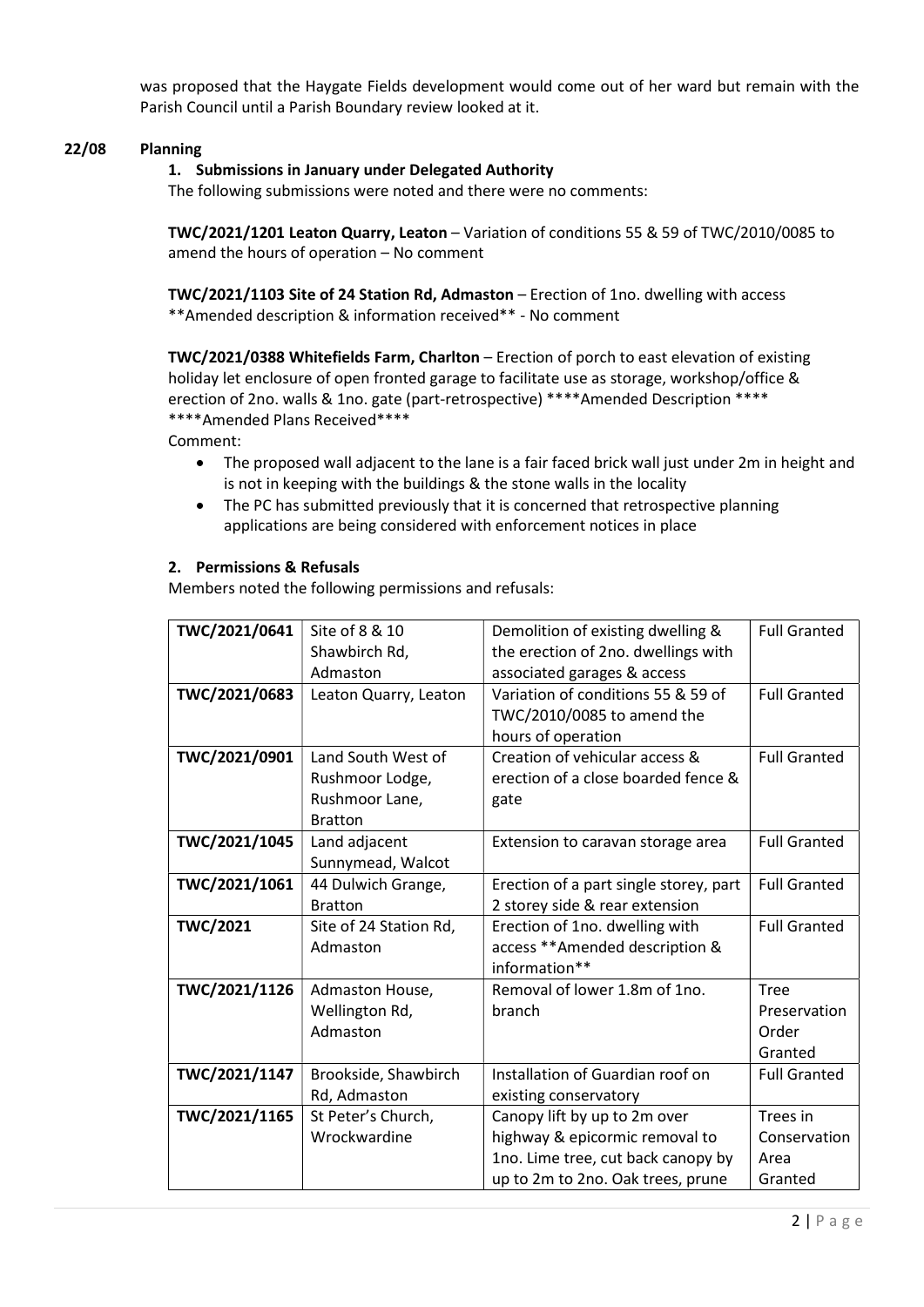|               |                   | back to boundary wall & lift up to<br>1m to 1no. Elder tree & prune back<br>overhanging shrubs to boundary<br>wall |                     |
|---------------|-------------------|--------------------------------------------------------------------------------------------------------------------|---------------------|
| TWC/2021/1074 | The Old Vicarage, | Overall reduction by 6m to 1 no.                                                                                   | Tree                |
|               | Wrockwardine      | Sycamore tree, felling of 1no.                                                                                     | Preservation        |
|               |                   | maple tree & removal of a                                                                                          | Order               |
|               |                   | hedgerow of 20 no. conifer trees<br>Granted                                                                        |                     |
| TWC/2021/0388 | Whitefields Farm, | Erection of a porch to east                                                                                        | <b>Full Granted</b> |
|               | Charlton          | elevation of existing holiday let,                                                                                 |                     |
|               |                   | enclosure of open fronted garage                                                                                   |                     |
|               |                   | to facilitate use as storage,                                                                                      |                     |
|               |                   | workshop/office & erection of 2no.                                                                                 |                     |
|               |                   | walls & 1no. gate (part-                                                                                           |                     |
|               |                   | retrospective) *Amended                                                                                            |                     |
|               |                   | Description* *Amended Plans*                                                                                       |                     |

### 3. New Applications

Member's RESOLVED to make the following comments:

| TWC/2022/0073   9 Bratton Road,   |                | Erection of a single storey extension | No Comment |
|-----------------------------------|----------------|---------------------------------------|------------|
|                                   | <b>Bratton</b> | to existing annexe                    |            |
| TWC/2022/0089   5 Donnerville Dr, | Admaston       | Removal of 1no. Ash Tree              | No Comment |

### 4. Applications received after the agenda was circulated

Member's RESOLVED to make the following comments:

| TWC/2022/0045 | The Old Vicarage,<br>Wrockwardine                 | Crown reduction of up to 2m to 1no.<br>Beech tree (t1)           | No Comment |
|---------------|---------------------------------------------------|------------------------------------------------------------------|------------|
|               | TWC/2022/0046   The Old Vicarage,<br>Wrockwardine | Crown reduction of up to 2m to 1no.   No Comment<br>Conifer (T2) |            |

TWC/2022/0102 18 Holt Coppice, Bratton – Change of use from residential dwelling (use Class C3) to supported living facility (use class C3(b))

Support - Subject to confirmation from the Planning Officer that the facility was for use by Shropshire residents.

[Proposer: Cllr Tonks; Seconder: Cllr Bevis; Vote: All]

TWC/2022/0103 Rushmoor Lodge, Rushmore Lane, Bratton – Change of use from office to holiday let (retrospective)

Object – This is an inappropriate development in a rural area, not connected to agriculture. It is in danger of setting an unwanted precedent for residential use of the land outside the development boundary. Access and egress to the site is between two right angle bends with obscured visibility and this change of use will increase traffic flow on a route already used by HGV's. [Proposer: Cllr Mr Ballantyne; Seconder: Cllr Eade; Vote: All]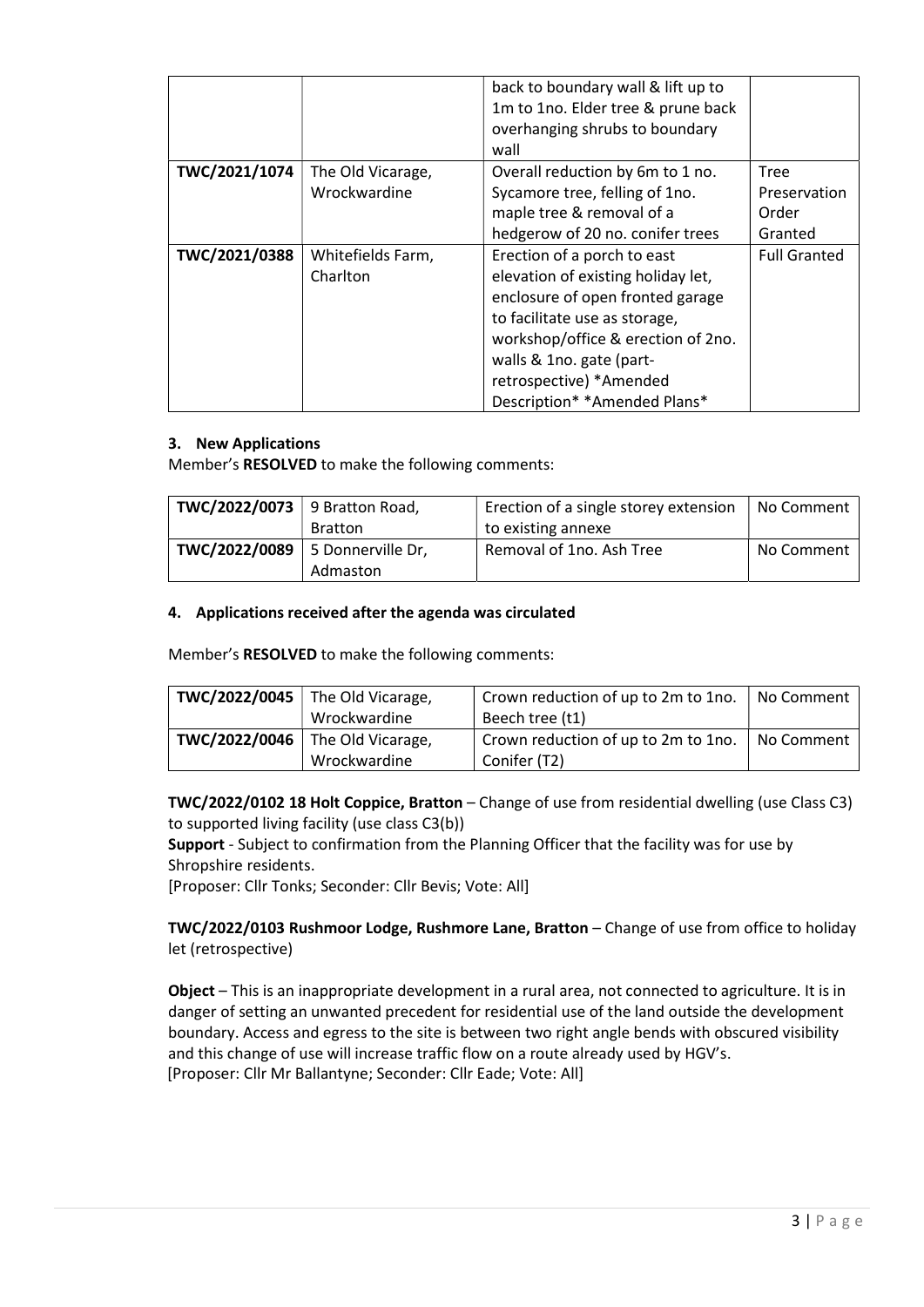### 22/09 Finance

### a) Accounts paid in January

It was RESOLVED to approve the payments.

[Proposer: Cllr Tonks; Seconder: Cllr Savage; Vote: All]

### b) Accounts for payment in February

Council agreed to increase the payment for the SID maintenance by £100 to acknowledge the work undertaken with the second SID rather than wait until April 2022. It was RESOLVED to approve the payments as amended.

[Proposer: Cllr Mrs Ballantyne; Seconder: Cllr Cooper; Vote: All]

### c) Bank Reconciliation for January

It was RESOLVED to accept the reconciliation.

[Proposer: Cllr Cooper; Seconder: Cllr Mrs Ballantyne; Vote: All]

### d) Banking Authorisers

It was RESOLVED that Cllr Cooper and Cllr Tonks would become additional internet banking authorisers.

[Proposer: Cllr Savage; Seconder: Cllr Mrs Ballantyne; Vote: All]

### Cllr Vrahimis left the meeting at 9.00p.m

### 22/10 Meetings Update

- 1. Allscott Meads the details of the meeting held on 3/2/22 (circulated prior to the meeting) were noted.
- 2. Haygate Fields Liaison Group Meeting the minutes of the meeting held on 18/1/22 (circulated prior to the meeting) were noted.

### 22/11 Long Yard Meadow

Proposal details were circulated prior to the meeting (Appendix 1). The species of trees previously agreed were silver birch, rowan, gelder rose, white beam and horn beam, which reflect the Queen's Platinum Jubilee colours. The clerk was asked to clarify this with Hornet Landscaping and it was RESOLVED to accept the quote, as amended and for work to commence as soon as possible.

[Proposer: Cllr Cooper; Seconder: Cllr Eade; Vote: All]

It was further RESOLVED to accept the additional quote for the removal of the dead tree and undergrowth from the entrance to the meadow.

[Proposer: Cllr Mr Ballantyne; Seconder: Cllr Savage; Vote: All]

#### 22/12 Bus Shelters

Council noted the completion of the refurbishment of the wooden bus shelters. It was noted that the perspex bus shelter at Admaston Spa required more extensive work than anticipated and the Clerk was asked to investigate prices and styles for the item to be considered at the next Finance & General Purposes Committee.

### 22/13 Play Equipment Repairs

Details were circulated prior to the meeting (Appendix 2). The price was amended to include the delivery charge for the post and it was RESOLVED to accept the amended price of £513.73 for the works required. [Proposer: Cllr Mrs Ballantyne; Seconder: Cllr Cooper; Vote: All]

The Chairwoman thanked Cllr Mrs Ballantyne for her work around the play areas.

#### 22/14 Traffic Matters

- 1. SID Statistics Member's noted the data (Appendix 3)
- 2. Gateways Details of the proposed signage was circulated prior to the meeting (Appendix 4) and it was RESOLVED to accept the design.

[Proposer: Cllr Bevis; Seconder: Cllr Savage; Vote: All]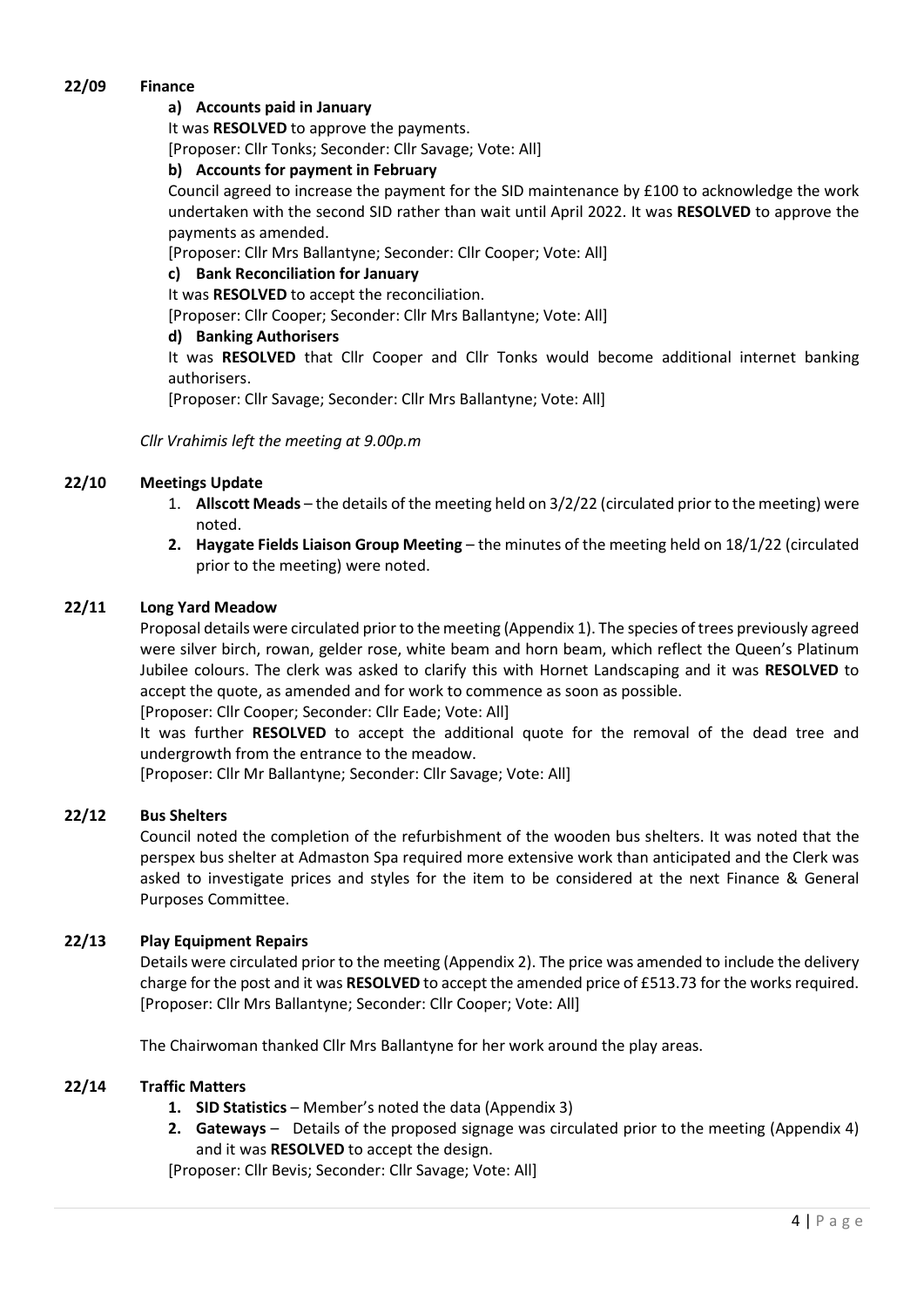### 22/15 Grant Applications

None received

### 22/16 Correspondence

- 1. POD's Jubilee Event in the Park It was RESOLVED to grant the use of the Green for the Jubilee event on the 2<sup>nd</sup> or 3<sup>rd</sup> June 2022, subject to all the necessary insurances being in place. [Proposer: Cllr Mr Ballantyne; Seconder: Cllr Tonks; Vote: All]
- 2. Town & Parish Council/Borough Council Partnership Agreement Consultation Details were circulated prior to the meeting. It was RESOLVED not to sign up to the agreement. The Clerk was asked to convey the following to the Borough Council:

 "The Parish Council see no purpose in signing up to the agreement as it is a document not backed up by any meaningful intent and as there was no commitment to the previous Parish Charter this appears to be a token gesture."

[Proposer: Cllr Mr Ballantyne; Seconder: Cllr Thomas; Vote: All]

### 22/17 Date of the next meeting

It was confirmed that the next meeting would be held on Wednesday 9<sup>th</sup> March 2022 at 7.30p.m at Admaston House, (Bratton Room)

The meeting closed at 9.30p.m

| Signed: |  | (Chairman) |
|---------|--|------------|
|---------|--|------------|

Date \_\_\_\_\_\_\_\_\_9 th March 2022\_\_\_\_\_\_\_\_\_\_\_\_\_\_\_\_\_\_\_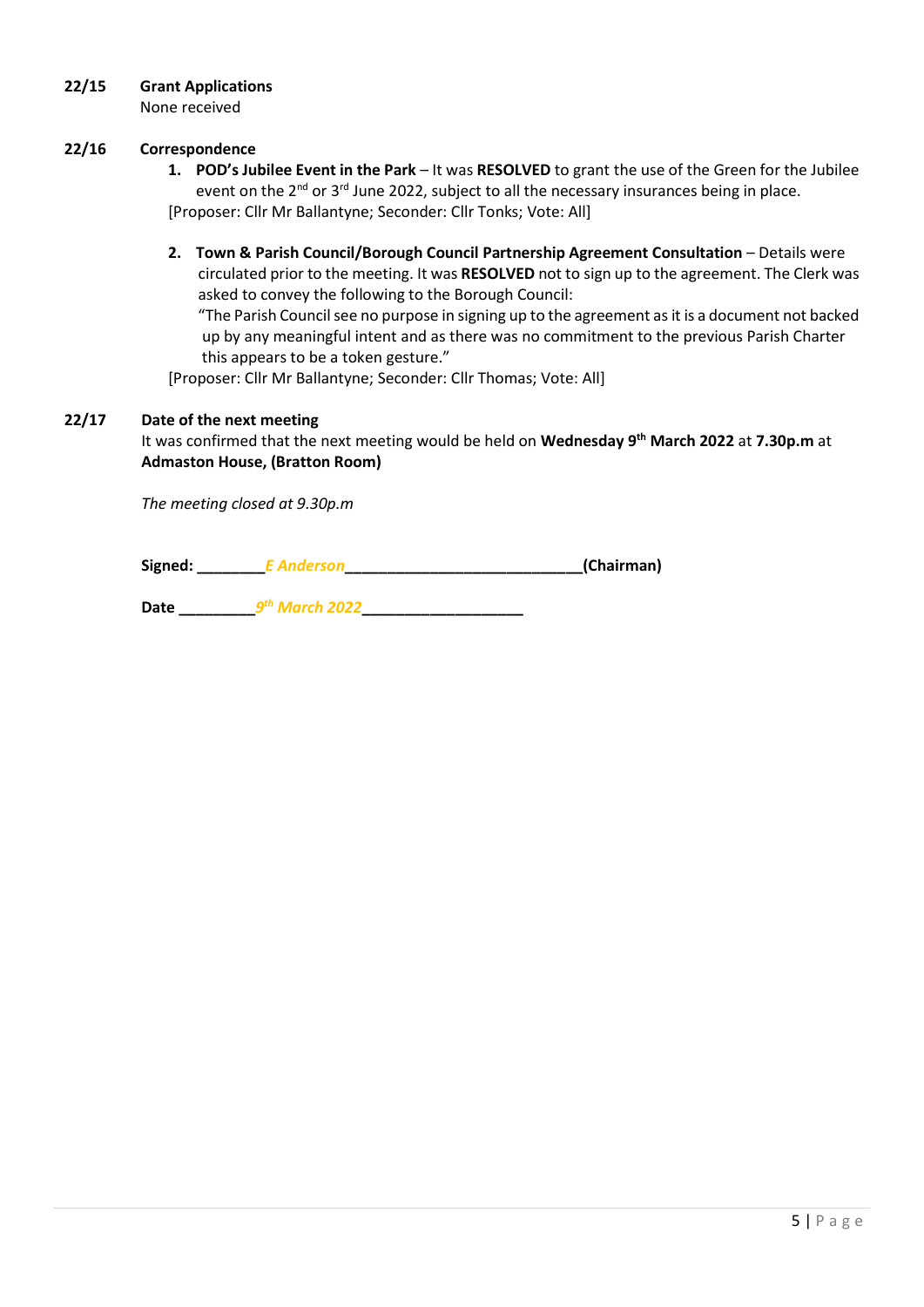# Wrockwardine Parish Council

# Item 22/09

# **Finance**

a) Accounts paid in January 2022

| Payee               | <b>Description</b>            | <b>Net</b> | <b>VAT</b> | Cost     |
|---------------------|-------------------------------|------------|------------|----------|
| IdVerde             | <b>Grass Cutting Contract</b> | 585.55     | 117.11     | 702.66   |
| E-On                | <b>Lighting Provision</b>     | 378.52     | 75.70      | 454.22   |
| E-On                | <b>Lighting Maintenance</b>   | 69.64      | 13.93      | 83.57    |
| <b>Tesco Mobile</b> | Office Telephone              | 7.50       | 00.00      | 7.50     |
| BC                  | SID Management                | 200.00     | 00.00      | 200.00   |
| Barclaycard         | Lone Worker Protection        | 384.62     | 75.62      | 460.24   |
|                     | Defibrillator Maintenance     | 64.99      | 13.00      | 77.99    |
| Various             | <b>Staffing Costs</b>         | 2,203.09   | 0.58       | 2,203.67 |
|                     | <b>Total payments</b>         | 6,608.80   | 836.31     | 7,445.11 |

## b) Accounts for Payment in February

| Payee                        | <b>Description</b>                    | <b>Net</b> | <b>VAT</b> | Cost     |
|------------------------------|---------------------------------------|------------|------------|----------|
| IdVerde                      | <b>Grass Cutting Contract</b>         | 585.55     | 117.11     | 702.66   |
| <b>Hornet Landscaping</b>    | <b>Bus Shelter Refurbishment</b>      | 3,947.00   | 00.00      | 3,947.00 |
| <b>Telford Tree Services</b> | Tree Cutting Wrockwardine Church Yard | 400.00     | 00.00      | 400.00   |
| E-On                         | <b>Lighting Maintenance</b>           | 1,148.36   | 229.67     | 1,378.03 |
| <b>Tesco Mobile</b>          | Office Telephone                      | 7.50       | 00.00      | 7.50     |
| BC                           | SID Management                        | 300.00     | 00.00      | 300.00   |
| <b>EB</b>                    | <b>Councillor Expenses</b>            | 16.77      | 0.78       | 17.55    |
| Barclaycard                  | Data Protection Fee                   | 40.00      | 00.00      | 40.00    |
|                              | Web Domain                            | 33.87      | 6.77       | 40.64    |
| Various                      | <b>Staffing Costs</b>                 | 2,224.31   | 0.96       | 2,225.27 |
|                              | <b>Total payments</b>                 | 8,703.36   | 355.29     | 9,058.65 |

### c) Bank Reconciliation for January 2022

### Unity Current A/C Bank Reconciliation

| Unity Current A/C Balance 1/1/22 | 83,063.30 |
|----------------------------------|-----------|
| Payments made in January         | 7,445.11  |
| Receipts in January              | 500.00    |
| <b>Balance 31/1/22</b>           | 76.118.19 |
| Unity Current Bank Statement 116 | 76.118.19 |

#### Other Accounts

| Unity Instant Access Interest A/C (Bank Statement 95) | 56,622.33  |
|-------------------------------------------------------|------------|
| <b>Natwest</b>                                        | 70,966.32  |
| Total                                                 | 127,588.65 |

Signed: \_\_\_\_\_\_\_\_\_ J Hancox

Date:  $7^{th}$  February 2022

Clerk & Responsible Finance Officer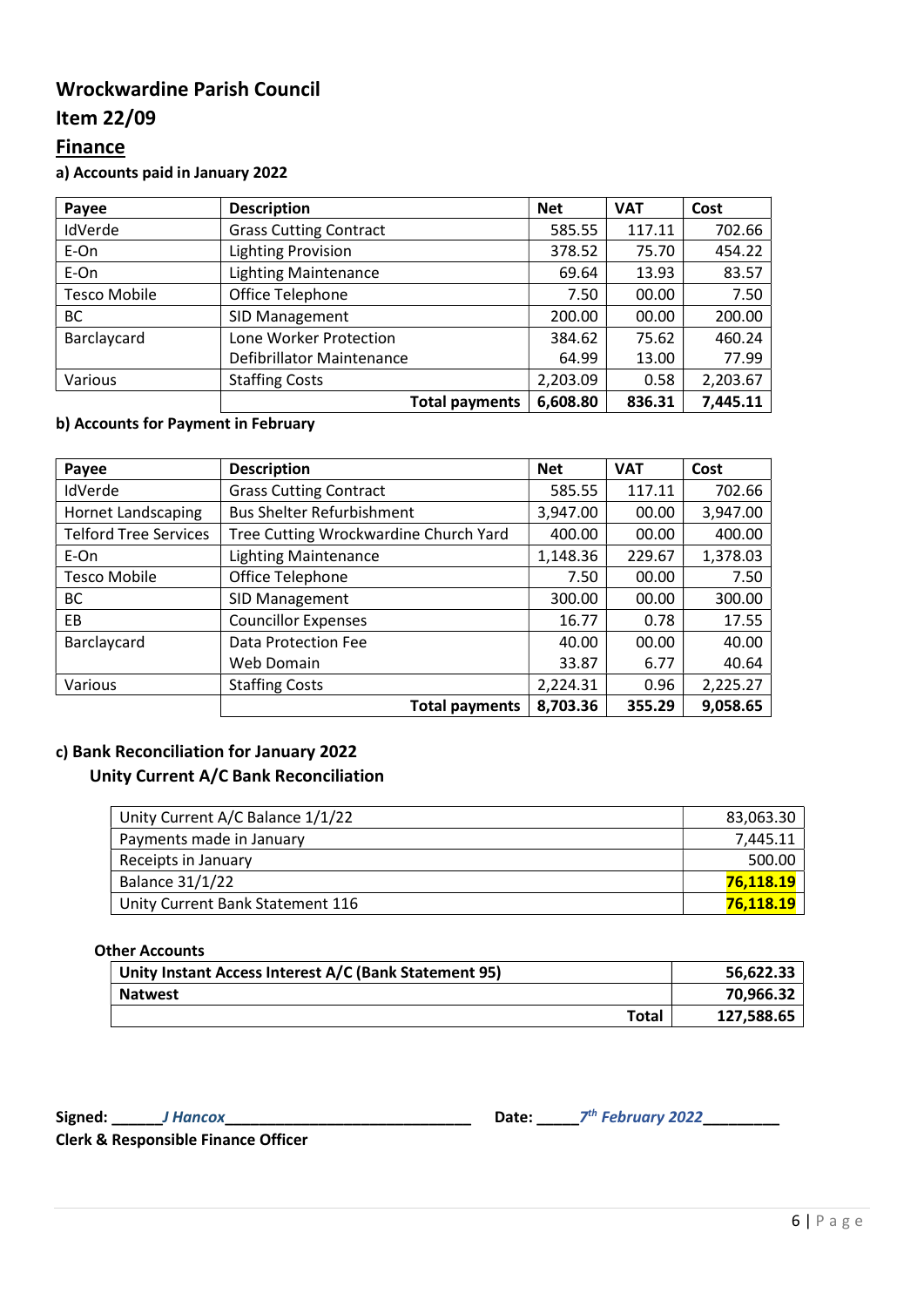# Appendix 1 Item 11 Long Yard Meadow

### Introduction

### Copse & Hedgerow

Following discussions at a number of Parish Council meetings it was agreed that the planting of a copse and an indigenous low-level hedgerow along the bottom [northerly] boundary be investigated.

### Current Position

A number of Councillors had a preliminary meeting on site and agreed the location, size and type/mix of trees that could be planted and the type and height the hedgerow could be.

A further meeting was held on the 21/1/22, again with a number of Councillors, with contactors Hornet.

A verbal specification was agreed which the contractor noted so that he could provide a quotation to the Clerk for consideration by the Parish Council at its meeting on the 9/2/22.

The Clerk received a quotation from Hornet dated 28/1/22. The quotation is summarised as follows:

- Clear any overgrowth that will affect growing of the proposed hedgerow.
- Provide and plant a hedgerow with a length of a 150m of mixed species at a spacing of 5no. per metre, 80 120 cm in height with ultraviolet biodegradable rabbit guards and bamboo canes. The species proposed are hawthorn, hazel, holly, gelder rose and horn beam.
- Provide and plant a small mixed species copse as discussed on site in the bottom corner comprising, oak, silver birch, gelder rose, beech, rowan, elderberry and cherry.

#### Cost = £3343.00

### Tree at Entrance to the Site

Members also asked Hornet for a price for the removal of the dead tree and associated ivy at the entrance to the meadow.

#### $Cost = £390$

#### Proposal

Based on the meetings held on site, the quotation received, the fact that it is the planting season and that it will be improving the environment whilst providing shelter and nesting facilities for birds it is proposed that the Parish Council approve the proposed work as outlined at Long Yard Meadow.

Prepared by Councillor P Cooper 7/2/22 Quotations attached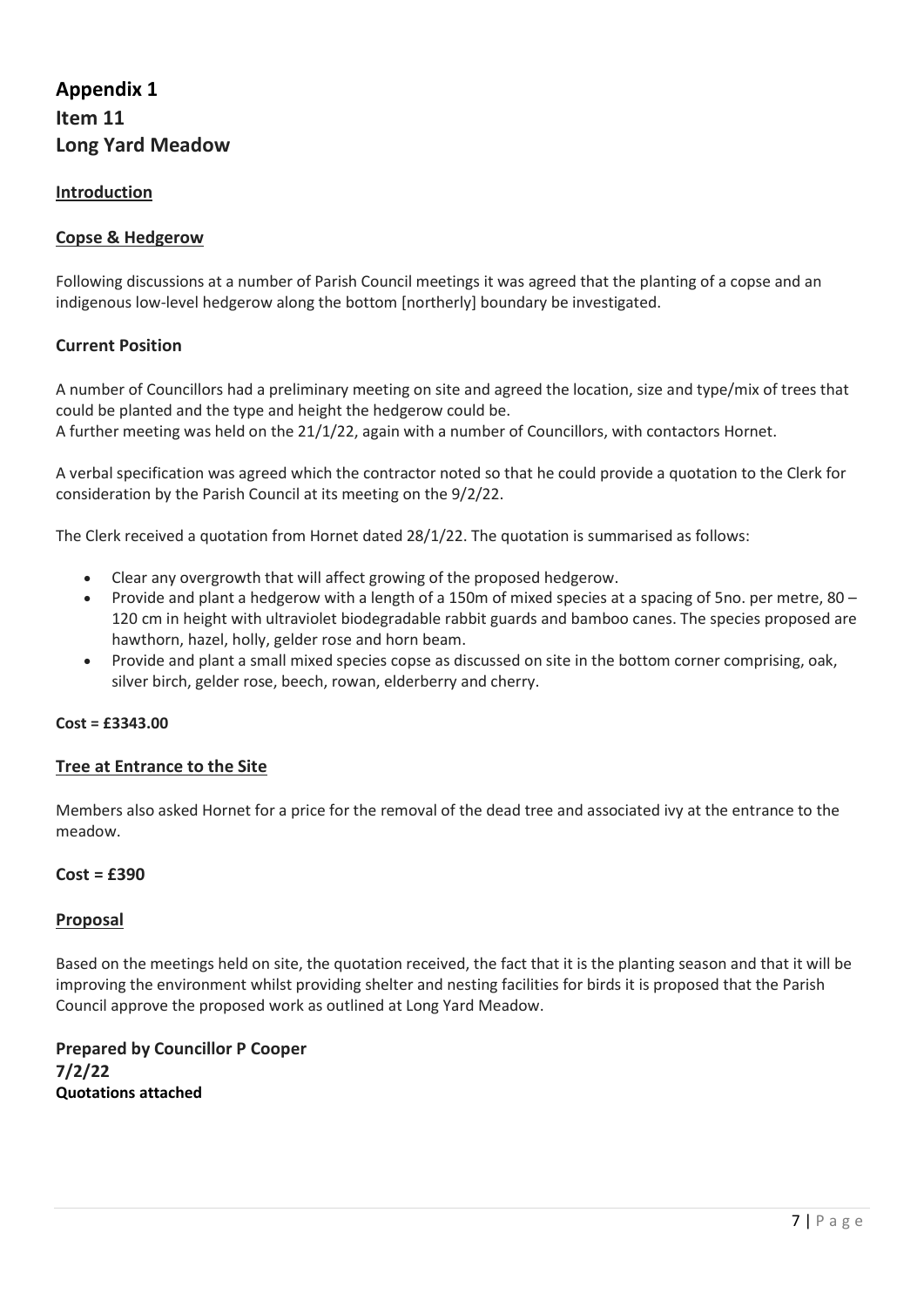# Appendix 2 Item – 13 Play Equipment Repairs

## **Overview**

- Council has a legal duty of care to users of the Council's land and supplied equipment.
- Council must adhere to RoSPA recommendations or it will be likely to be in breach of its duty of care;

The annual RoSPA report identified the risk factor of the swing basket at Wrockwardine as high risk/15 which required us to take urgent action.

The clerk, after consultation with the manufacturers Eibe Play Ltd, was advised that the LHS front post would need replacing to mitigate any risk. They could supply but not install.

The clerk has received a quotation from Hornet Landscaping to install the post and carry out other outstanding ancillary repair work at Wrockwardine Playing Fields and Pemberton Play Area.

Costings: -

```
£113.73 (inc. VAT) + £20 delivery – post from Eibe Play Ltd
```
£380.00 - Hornet Landscaping (quote attached)

## Proposal: -

Council accepts the quotation from Hornet Landscaping Ref No: 20211106 together with the capital cost of a replacement post from Eibe Play Ltd as identified in this report totalling £493.73.

Report – Cllr E. Ballantyne February 2022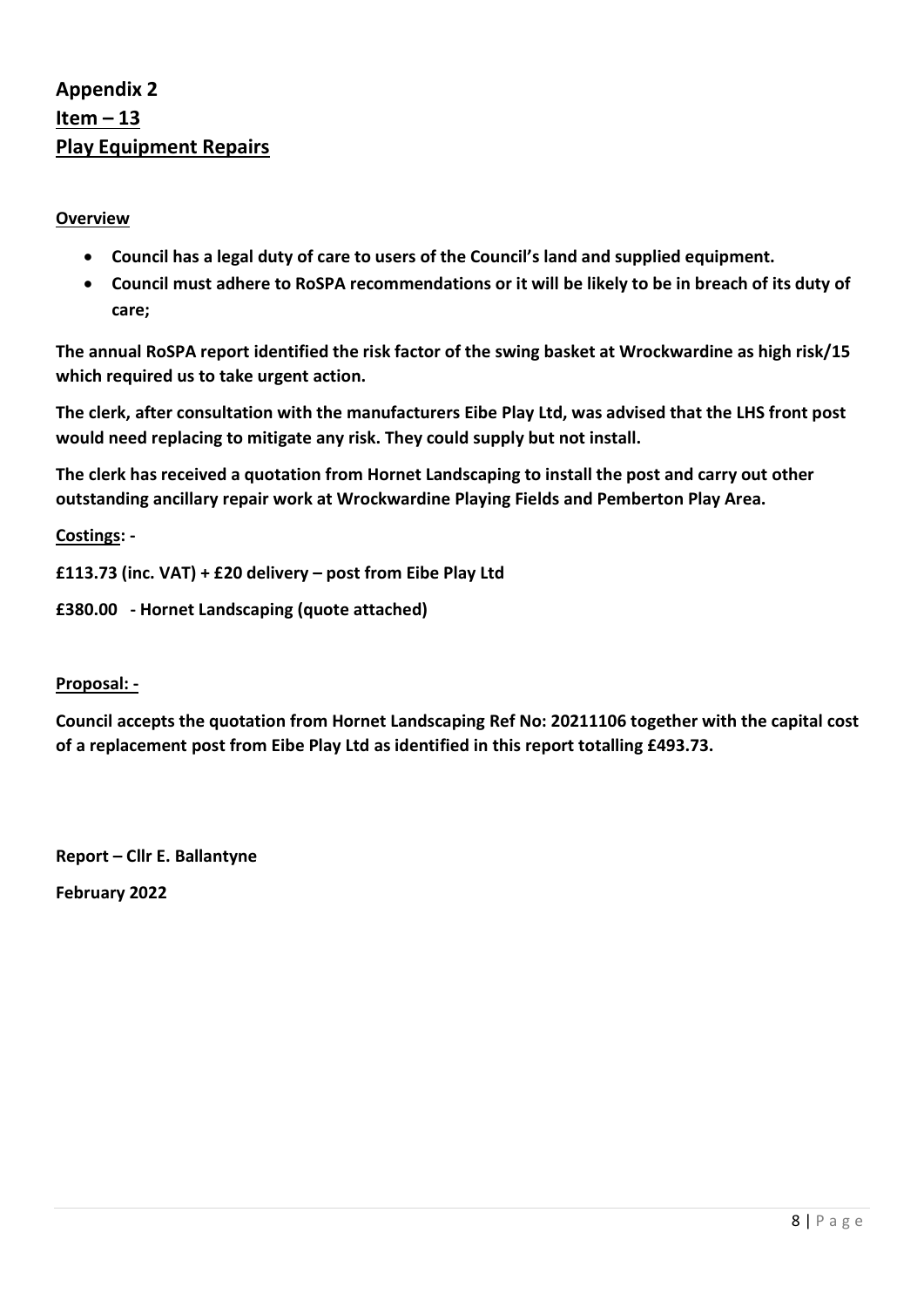# Appendix 3 Item 22/14 (1) SID Statistics February 2022

| <b>Location/Direction</b>                   | From     | To       | No.<br>over<br>speed<br>limit | Days at<br>location | <b>Daily</b><br>Average<br>vehicles<br>over<br>speed<br>limit | <b>Notes</b>                                                                   |
|---------------------------------------------|----------|----------|-------------------------------|---------------------|---------------------------------------------------------------|--------------------------------------------------------------------------------|
| Station Road,<br>Admaston, South<br>East    | 5/10/21  | 19/10/21 | 6,815                         | 14                  | 429                                                           |                                                                                |
| Station Road,<br>Admaston, North<br>West    | 20/10/21 | 31/10/21 | 6,421                         | 11                  | 583                                                           |                                                                                |
| Rushmore Lane,<br>North Bound               | 1/11/21  | 15/11/21 | 972                           | 14                  | 69                                                            |                                                                                |
| Rushmore lane,<br>South Bound               | 16/11/21 | 29/11/21 | 2,481                         | 13                  | 180                                                           | Possibly a result<br>of people<br>avoiding<br>Shawbirch<br>island<br>roadworks |
| Wellington Road,<br>Admaston, South<br>East | 30/11/21 | 13/12/21 | 3,394                         | 14                  | 242                                                           |                                                                                |
| Wellington Road,<br>Admaston, North<br>West | 14/12/21 | 27/12/21 | 15,524                        | 14                  | 1,109                                                         |                                                                                |
| Station Road,<br>Admaston, North<br>West    | 28/12/21 | 10/1/22  | 3,329                         | 13                  | 255                                                           |                                                                                |
| Station Road,<br>Admaston, South<br>East    | 11/1/22  | 24/1/22  | 6,114                         | 13                  | 478                                                           |                                                                                |
| The Avenue,<br>Wrockwardine,<br>West Bound  | 25/1/22  | 7/2/22   | 248                           | 13                  | 18                                                            |                                                                                |

Mr Cartwright has worked hard to get the second SID up and running and it is now operational and located in Admaston.